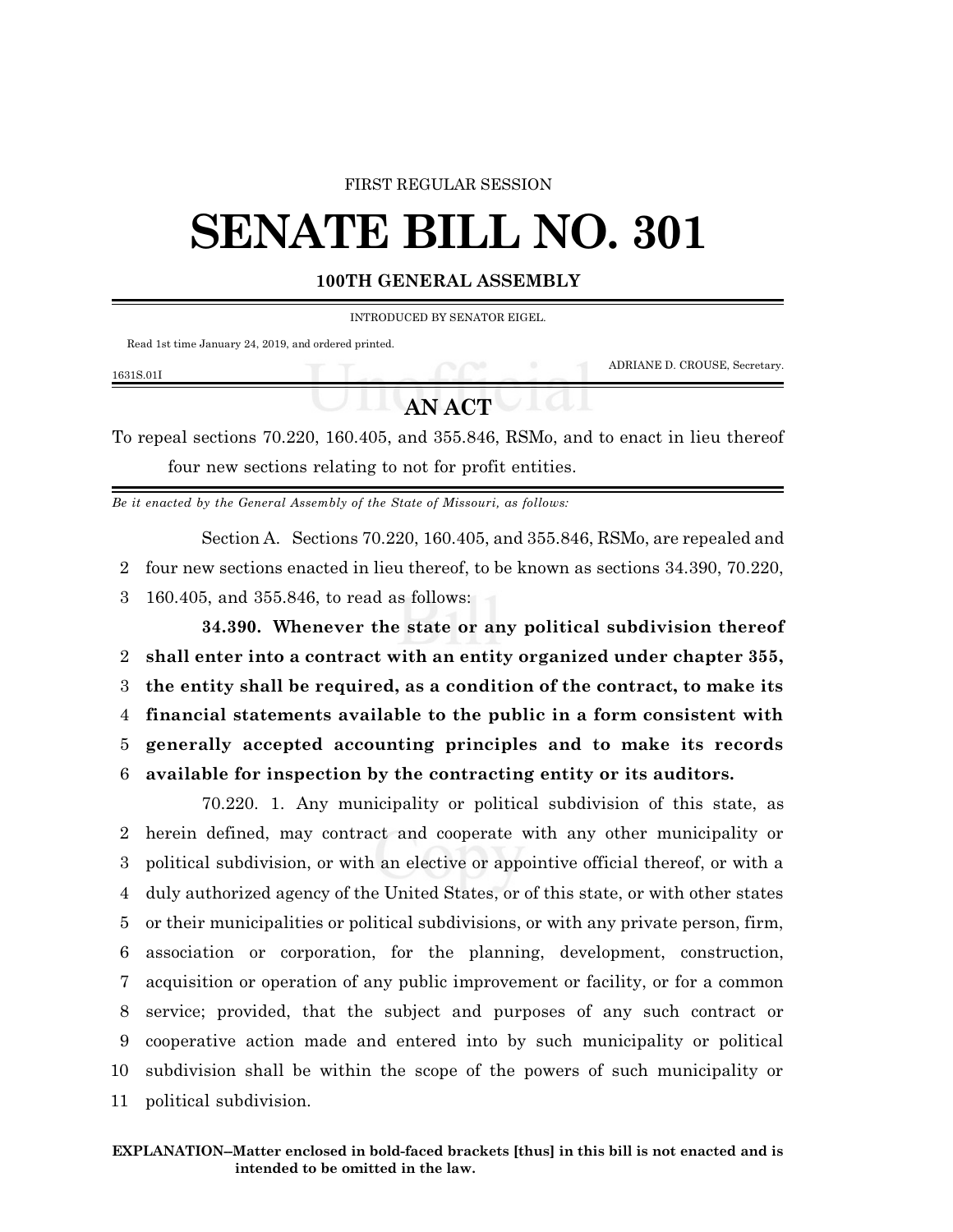2. Any municipality or political subdivision ofthis state may contract with one or more adjacent municipalities or political subdivisions to share the tax revenues of such cooperating entities that are generated from real property and the improvements constructed thereon, if such real property is located within the boundaries of either or both municipalities or subdivisions and within three thousand feet of a common border of the contracting municipalities or political subdivisions. The purpose of such contract shall be within the scope of powers of each municipality or political subdivision. Municipalities or political subdivisions separated only by a public street, easement, or right-of-way shall be considered to share a common border for purposes of this subsection.

 3. Any home rule city with more than seventy-three thousand but fewer than seventy-five thousand inhabitants may contract with any county of the first classification with more than eighty-five thousand nine hundred but fewer than eighty-six thousand inhabitants to share tax revenues for the purpose of promoting tourism and the construction, maintenance, and improvement of convention center and recreational facilities. In the event an agreement for the distribution of tax revenues is entered into between a county of the first classification with more than eighty-five thousand nine hundred but fewer than eighty-six thousand inhabitants and a home rule city with more than seventy-three thousand but fewer than seventy-five thousand inhabitants, then all revenue received from such taxes shall be distributed in accordance with the terms of said agreement. For purposes of this subsection, the term "tax revenues" shall include tax revenues generated from the imposition of a transient guest tax imposed under the provisions of section 67.1361.

 4. If any contract or cooperative action entered into under this section is between a municipality or political subdivision and an elective or appointive official of another municipality or political subdivision, such contract or cooperative action shall be approved by the governing body of the unit of government in which such elective or appointive official resides.

 5. In the event an agreement for the distribution of tax revenues is entered into between a county of the first classification without a charter form of government and a constitutional charter city with a population of more than one hundred forty thousand that is located in said county prior to a vote to authorize the imposition of such tax, then all revenue received from such tax shall be distributed in accordance with said agreement for so long as the tax remains in effect or until the agreement is modified by mutual agreement of the parties.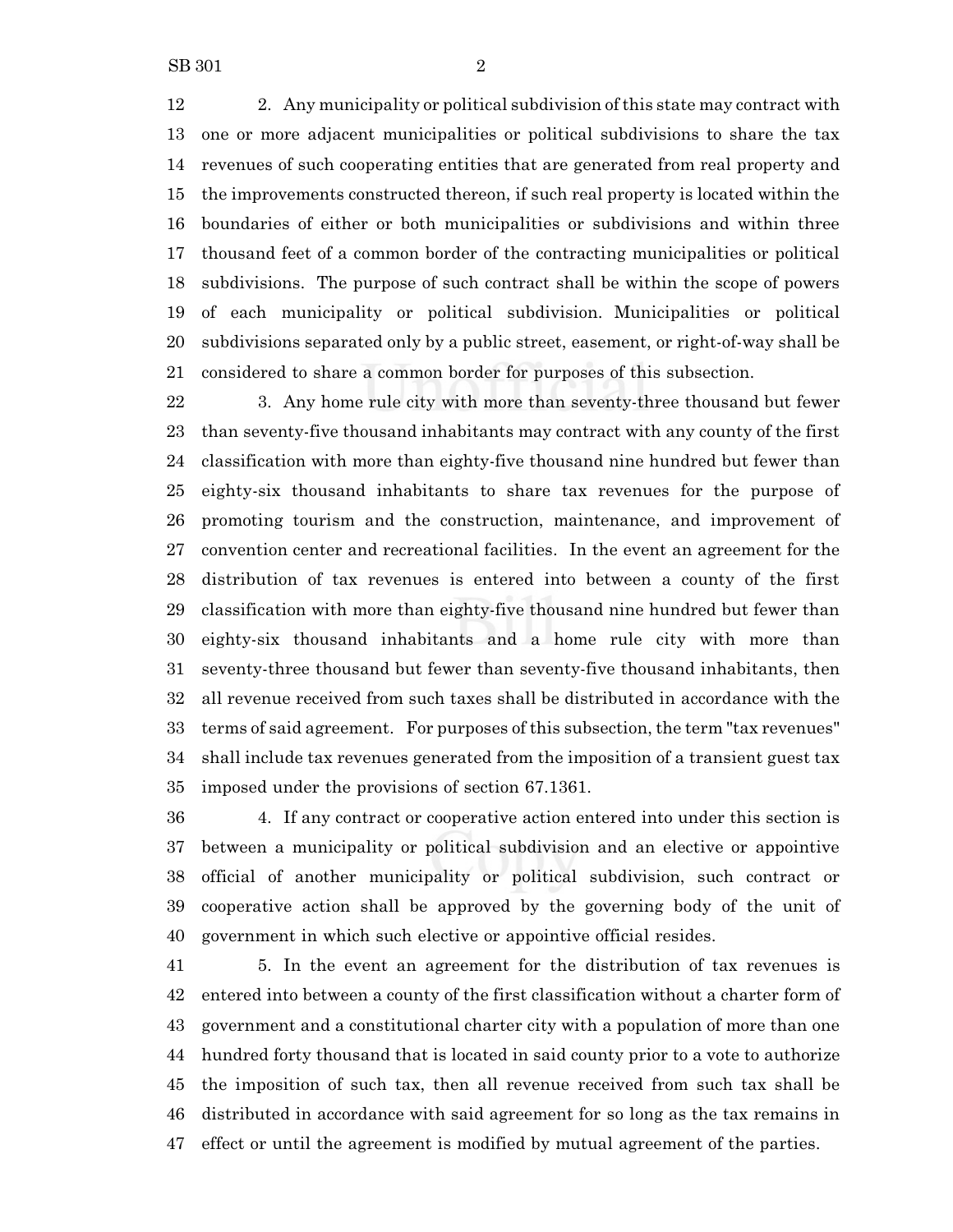**6. Whenever any government entity mentioned in this section shall enter into any of the agreements authorized by this section with an entity organized under chapter 355, the entity shall be required, as a condition of the agreement, to make its financial statements available to the public in a form consistent with generally accepted accounting principles and to make its records available for inspection by the governmental entity or its auditors.**

160.405. 1. A person, group or organization seeking to establish a charter school shall submit the proposed charter, as provided in this section, to a sponsor. If the sponsor is not a school board, the applicant shall give a copy of its application to the school board of the district in which the charter school is to be located and to the state board of education, within five business days of the date the application is filed with the proposed sponsor. The school board may file objections with the proposed sponsor, and, if a charter is granted, the school board may file objections with the state board of education. The charter shall include a legally binding performance contract that describes the obligations and responsibilities of the school and the sponsor as outlined in sections 160.400 to 160.425 and section 167.349 and shall address the following:

(1) A mission and vision statement for the charter school;

 (2) A description of the charter school's organizational structure and bylaws of the governing body, which will be responsible for the policy, financial management, and operational decisions ofthe charter school, including the nature and extent of parental, professional educator, and community involvement in the governance and operation of the charter school;

 (3) A financial plan for the first three years of operation of the charter school including provisions for annual audits;

 (4) A description of the charter school's policy for securing personnel services, its personnel policies, personnel qualifications, and professional development plan;

(5) A description of the grades or ages of students being served;

 (6) The school's calendar of operation, which shall include at least the equivalent of a full school term as defined in section 160.011;

 (7) A description of the charter school's pupil performance standards and academic program performance standards, which shall meet the requirements of subdivision (6) of subsection 4 of this section. The charter school program shall be designed to enable each pupil to achieve such standards and shall contain a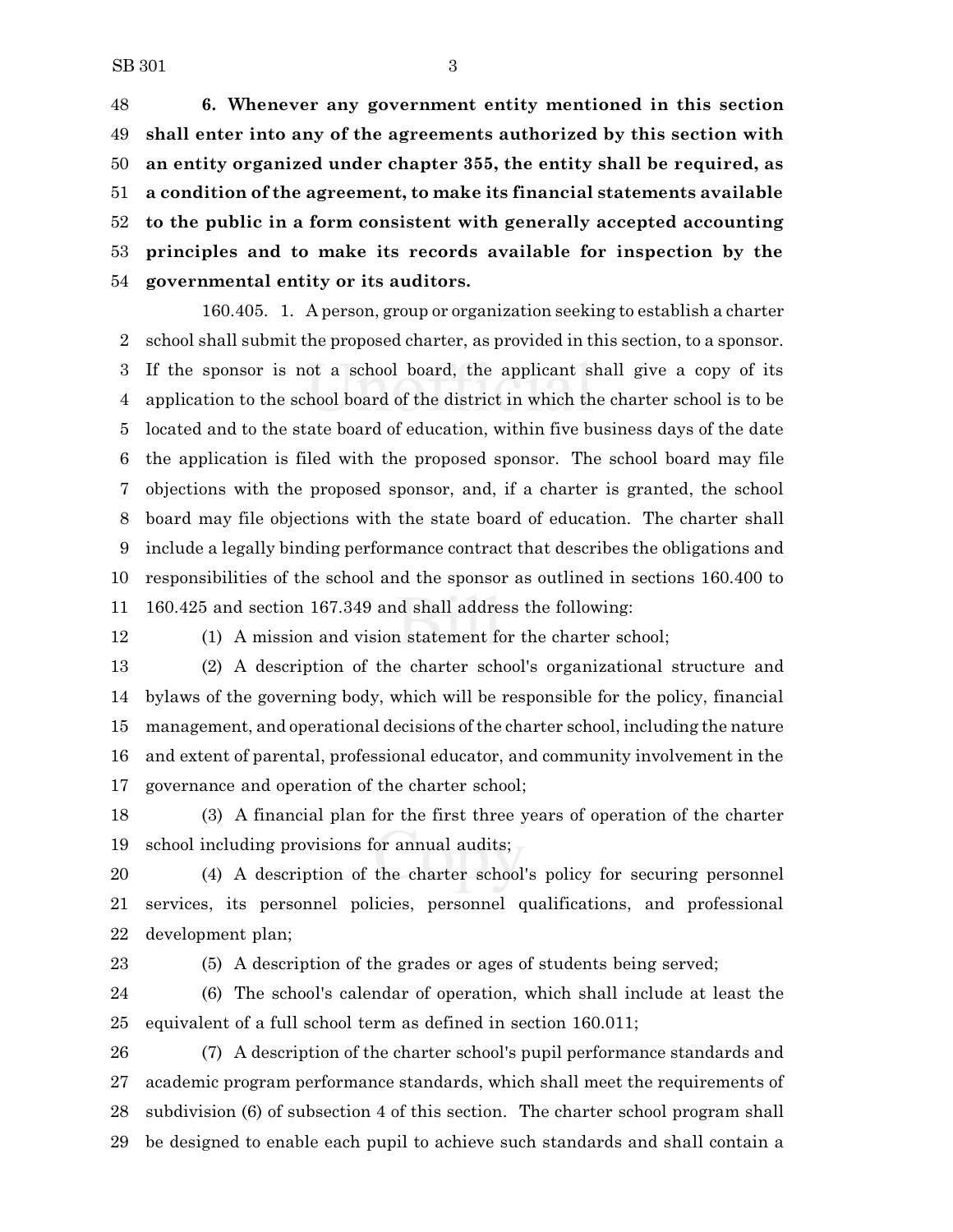complete set of indicators, measures, metrics, and targets for academic program performance, including specific goals on graduation rates and standardized test performance and academic growth;

 (8) A description of the charter school's educational program and curriculum;

 (9) The term of the charter, which shall be five years and may be renewed; (10) Procedures, consistent with the Missouri financial accounting manual, for monitoring the financial accountability of the charter, which shall meet the requirements of subdivision (4) of subsection 4 of this section;

 (11) Preopening requirements for applications that require that charter schools meet all health, safety, and other legal requirements prior to opening;

 (12) A description of the charter school's policies on student discipline and student admission, which shall include a statement, where applicable, of the validity of attendance of students who do not reside in the district but who may be eligible to attend under the terms of judicial settlements and procedures that ensure admission of students with disabilities in a nondiscriminatory manner;

 (13) A description of the charter school's grievance procedure for parents or guardians;

 (14) A description of the agreement and time frame for implementation between the charter school and the sponsor as to when a sponsor shall intervene in a charter school, when a sponsor shall revoke a charter for failure to comply with subsection 8 of this section, and when a sponsor will not renew a charter under subsection 9 of this section;

 (15) Procedures to be implemented if the charter school should close, as provided in subdivision (6) of subsection 16 of section 160.400 including:

 (a) Orderly transition of student records to new schools and archival of student records;

 (b) Archival of business operation and transfer or repository of personnel records;

(c) Submission of final financial reports;

(d) Resolution of any remaining financial obligations;

(e) Disposition of the charter school's assets upon closure; and

 (f) A notification plan to inform parents or guardians of students, the local school district, the retirement system in which the charter school's employees participate, and the state board of education within thirty days of the decision to close;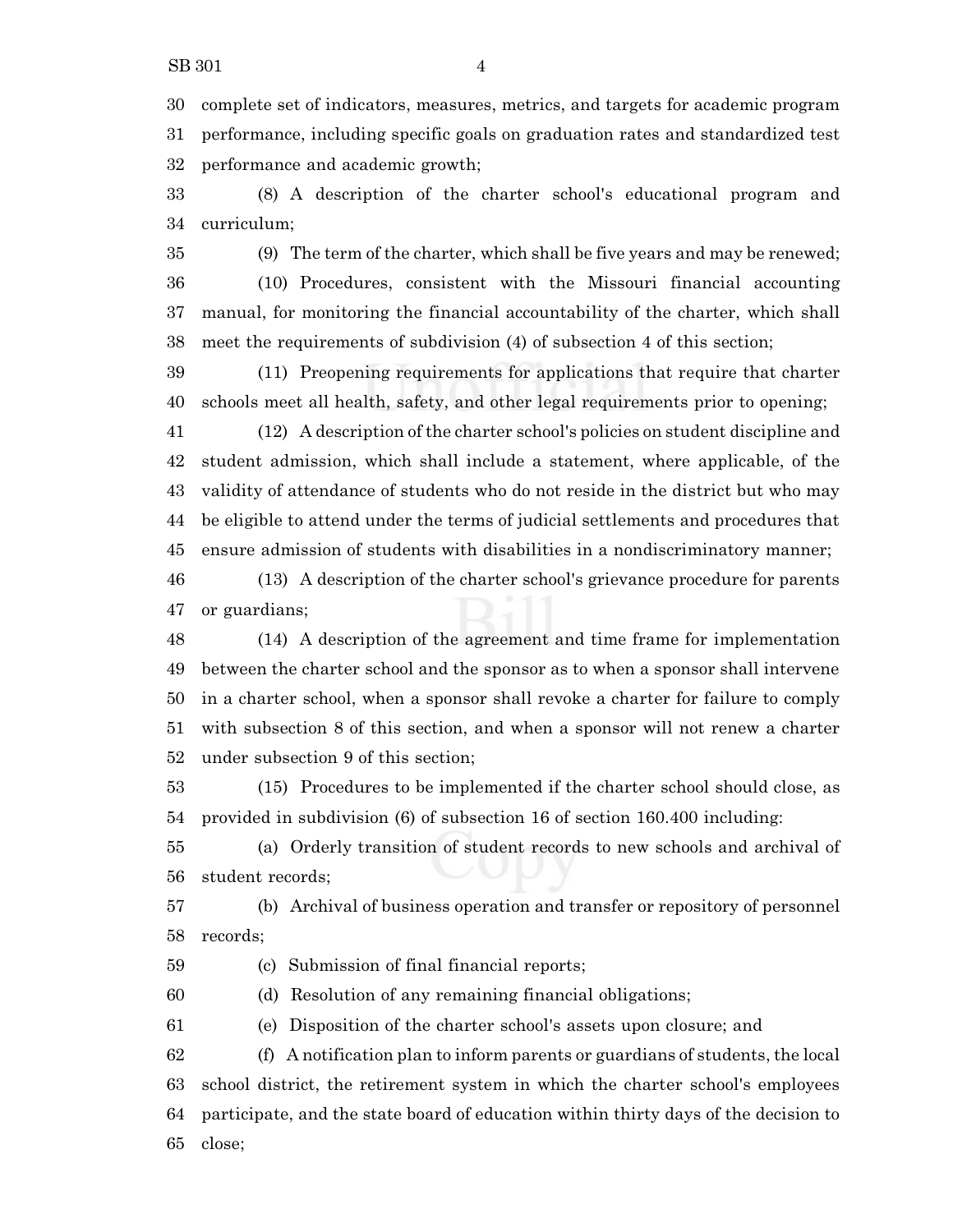(16) A description of the special education and related services that shall be available to meet the needs of students with disabilities; and

 (17) For all new or revised charters, procedures to be used upon closure of the charter school requiring that unobligated assets of the charter school be returned to the department of elementary and secondary education for their disposition, which upon receipt of such assets shall return them to the local school district in which the school was located, the state, or any other entity to which they would belong.

 Charter schools operating on August 27, 2012, shall have until August 28, 2015, to meet the requirements of this subsection.

2. Proposed charters shall be subject to the following requirements:

 (1) A charter shall be submitted to the sponsor, and follow the sponsor's policies and procedures for review and granting of a charter approval, and be approved by the state board of education by January thirty-first prior to the school year of the proposed opening date of the charter school;

 (2) A charter may be approved when the sponsor determines that the requirements of this section are met, determines that the applicant is sufficiently qualified to operate a charter school, and that the proposed charter is consistent with the sponsor's charter sponsorship goals and capacity. The sponsor's decision of approval or denial shall be made within ninety days of the filing of the proposed charter;

 (3) If the charter is denied, the proposed sponsor shall notify the applicant in writing as to the reasons for its denial and forward a copy to the state board of education within five business days following the denial;

 (4) If a proposed charter is denied by a sponsor, the proposed charter may be submitted to the state board of education, along with the sponsor's written reasons for its denial. If the state board determines that the applicant meets the requirements of this section, that the applicant is sufficiently qualified to operate the charter school, and that granting a charter to the applicant would be likely to provide educational benefit to the children of the district, the state board may grant a charter and act as sponsor of the charter school. The state board shall review the proposed charter and make a determination of whether to deny or grant the proposed charter within sixty days of receipt of the proposed charter, provided that any charter to be considered by the state board of education under this subdivision shall be submitted no later than March first prior to the school year in which the charter school intends to begin operations. The state board of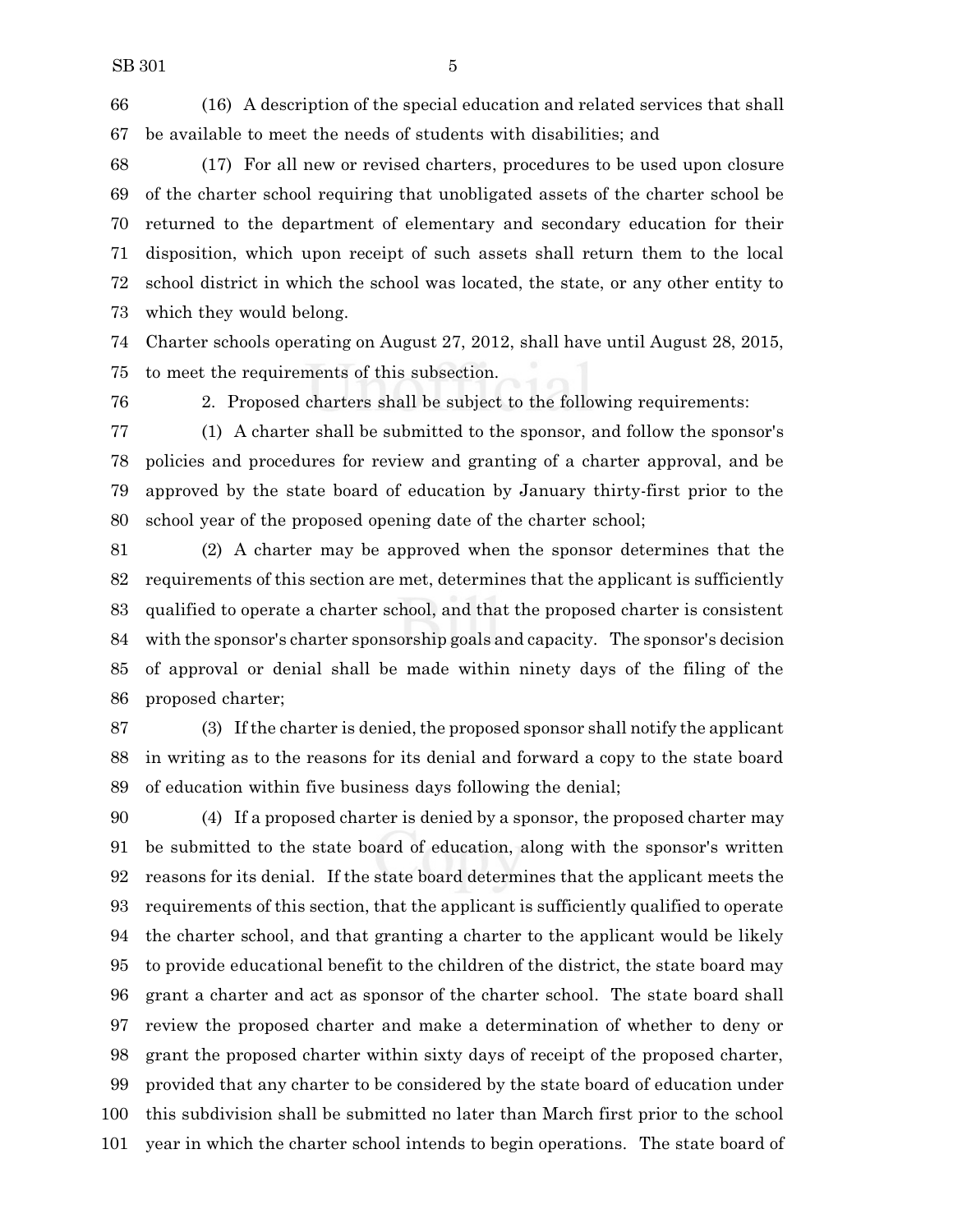education shall notify the applicant in writing as the reasons for its denial, if applicable; and

 (5) The sponsor of a charter school shall give priority to charter school applicants that propose a school oriented to high-risk students and to the reentry of dropouts into the school system. If a sponsor grants three or more charters, at least one-third of the charters granted by the sponsor shall be to schools that actively recruit dropouts or high-risk students as their student body and address the needs of dropouts or high-risk students through their proposed mission, curriculum, teaching methods, and services. For purposes of this subsection, a "high-risk" student is one who is at least one year behind in satisfactory completion of course work or obtaining high school credits for graduation, has dropped out of school, is at risk of dropping out of school, needs drug and alcohol treatment, has severe behavioral problems, has been suspended from school three or more times, has a history of severe truancy, is a pregnant or parenting teen, has been referred for enrollment by the judicial system, is exiting incarceration, is a refugee, is homeless or has been homeless sometime within the preceding six months, has been referred by an area school district for enrollment in an alternative program, or qualifies as high risk under department of elementary and secondary education guidelines. Dropout shall be defined through the guidelines of the school core data report. The provisions of this subsection do not apply to charters sponsored by the state board of education.

 3. If a charter is approved by a sponsor, the charter application shall be submitted to the state board of education, along with a statement of finding by the sponsor that the application meets the requirements of sections 160.400 to 160.425 and section 167.349 and a monitoring plan under which the charter sponsor shall evaluate the academic performance, including annual performance reports, of students enrolled in the charter school. The state board of education shall approve or deny a charter application within sixty days of receipt of the application. The state board of education may deny a charter on grounds that the application fails to meet the requirements of sections 160.400 to 160.425 and section 167.349 or that a charter sponsor previously failed to meet the statutory responsibilities of a charter sponsor. Any denial of a charter application made by the state board of education shall be in writing and shall identify the specific failures of the application to meet the requirements of sections 160.400 to 160.425 and section 167.349, and the written denial shall be provided within ten business days to the sponsor.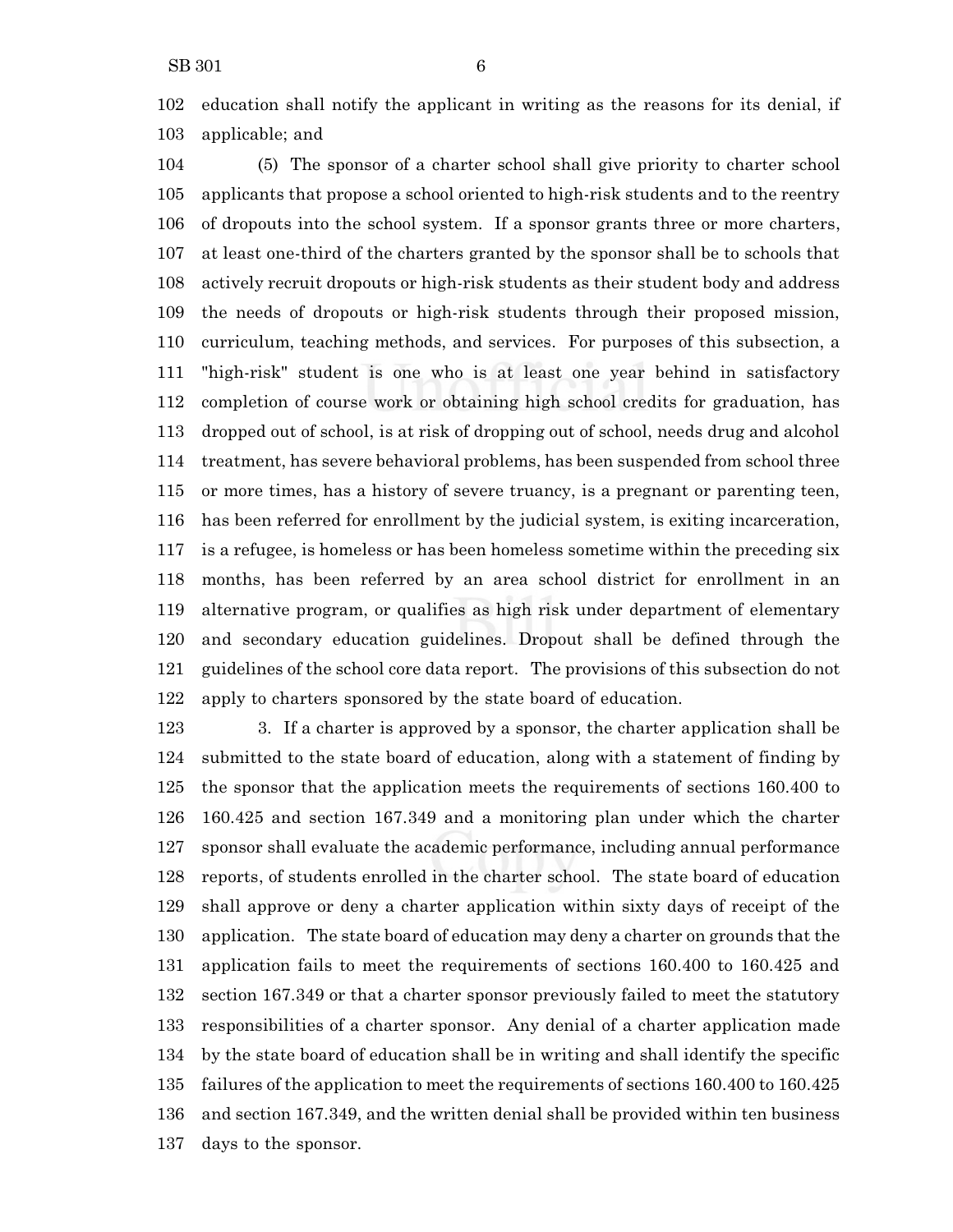4. A charter school shall, as provided in its charter:

 (1) Be nonsectarian in its programs, admission policies, employment practices, and all other operations;

 (2) Comply with laws and regulations of the state, county, or city relating to health, safety, and state minimum educational standards, as specified by the state board of education, including the requirements relating to student discipline under sections 160.261, 167.161, 167.164, and 167.171, notification of criminal conduct to law enforcement authorities under sections 167.115 **[**to**] and** 167.117, academic assessment under section 160.518, transmittal of school records under section 167.020, the minimum amount of school time required under section 171.031, and the employee criminal history background check and the family care safety registry check under section 168.133;

 (3) Except as provided in sections 160.400 to 160.425 and as specifically provided in other sections, be exempt from all laws and rules relating to schools, governing boards and school districts;

 (4) Be financially accountable, use practices consistent with the Missouri financial accounting manual, provide for an annual audit by a certified public accountant, publish audit reports and annual financial reports as provided in chapter 165 **and make such reports available to the public**, provided that the annual financial report may be published on the department of elementary and secondary education's internet website in addition to other publishing requirements, and provide liability insurance to indemnify the school, its board, staff and teachers against tort claims. A charter school that receives local educational agency status under subsection 6 of this section shall meet the requirements imposed by the Elementary and Secondary Education Act for audits of such agencies and comply with all federal audit requirements for charters with local educational agency status. For purposes of an audit by petition under section 29.230, a charter school shall be treated as a political subdivision on the same terms and conditions as the school district in which it is located. For the purposes of securing such insurance, a charter school shall be eligible for the Missouri public entity risk management fund pursuant to section 537.700. A charter school that incurs debt shall include a repayment plan in its financial plan;

 (5) Provide a comprehensive program of instruction for at least one grade or age group from early childhood through grade twelve, as specified in its charter;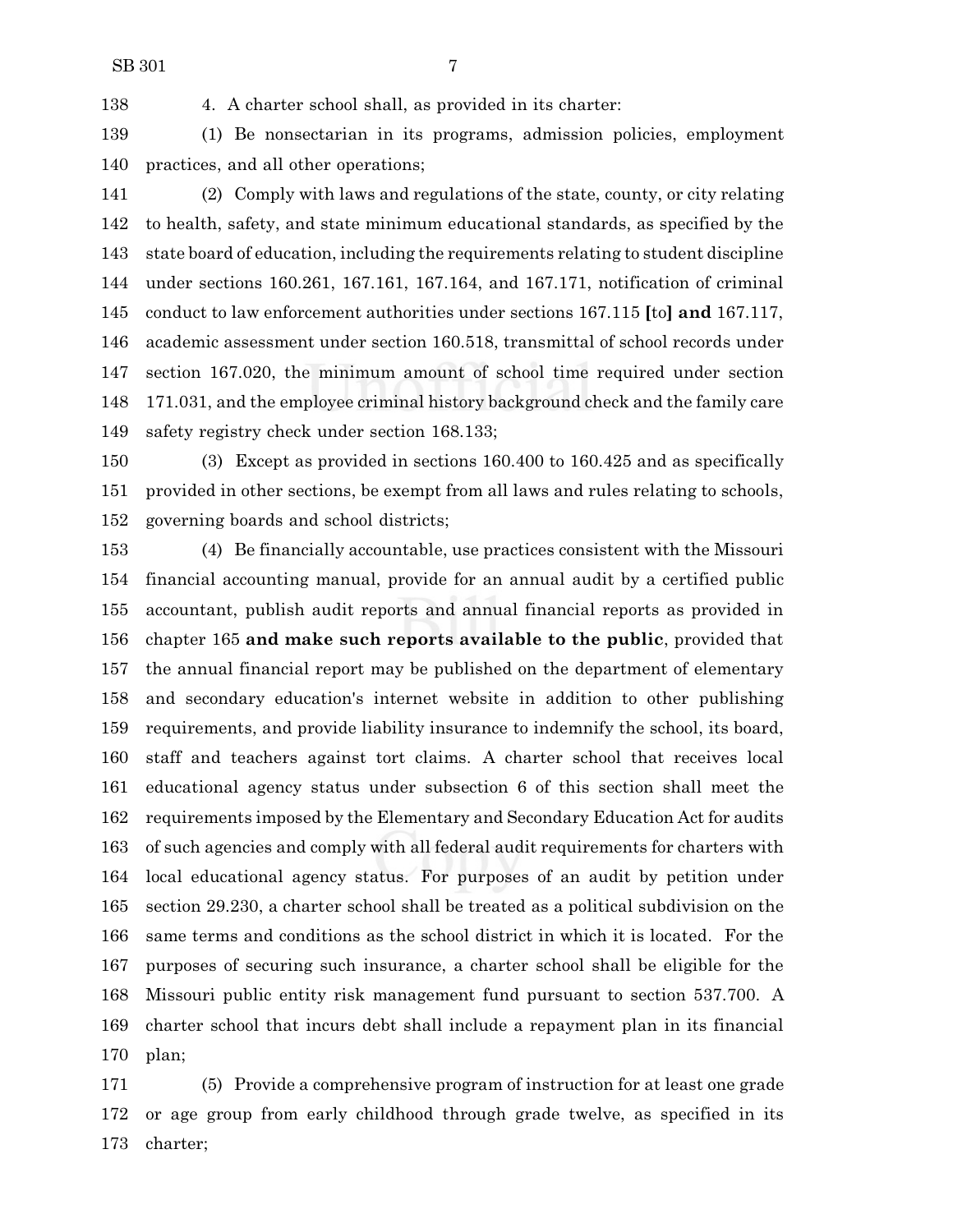SB 301 8

 (6) (a) Design a method to measure pupil progress toward the pupil academic standards adopted by the state board of education pursuant to section 160.514, establish baseline student performance in accordance with the performance contract during the first year of operation, collect student performance data as defined by the annual performance report throughout the duration of the charter to annually monitor student academic performance, and to the extent applicable based upon grade levels offered by the charter school, participate in the statewide system of assessments, comprised of the essential skills tests and the nationally standardized norm-referenced achievement tests, as designated by the state board pursuant to section 160.518, complete and distribute an annual report card as prescribed in section 160.522, which shall also include a statement that background checks have been completed on the charter school's board members, and report to its sponsor, the local school district, and the state board of education as to its teaching methods and any educational innovations and the results thereof. No charter school shall be considered in the Missouri school improvement program review of the district in which it is located

for the resource or process standards of the program.

 (b) For proposed high-risk or alternative charter schools, sponsors shall approve performance measures based on mission, curriculum, teaching methods, and services. Sponsors shall also approve comprehensive academic and behavioral measures to determine whether students are meeting performance standards on a different time frame as specified in that school's charter. Student performance shall be assessed comprehensively to determine whether a high-risk or alternative charter school has documented adequate student progress. Student performance shall be based on sponsor-approved comprehensive measures as well as standardized public school measures. Annual presentation of charter school report card data to the department of elementary and secondary education, the state board, and the public shall include comprehensive measures of student progress.

 (c) Nothing in this subdivision shall be construed as permitting a charter school to be held to lower performance standards than other public schools within a district; however, the charter of a charter school may permit students to meet performance standards on a different time frame as specified in its charter. The performance standards for alternative and special purpose charter schools that target high-risk students as defined in subdivision (5) of subsection 2 of this section shall be based on measures defined in the school's performance contract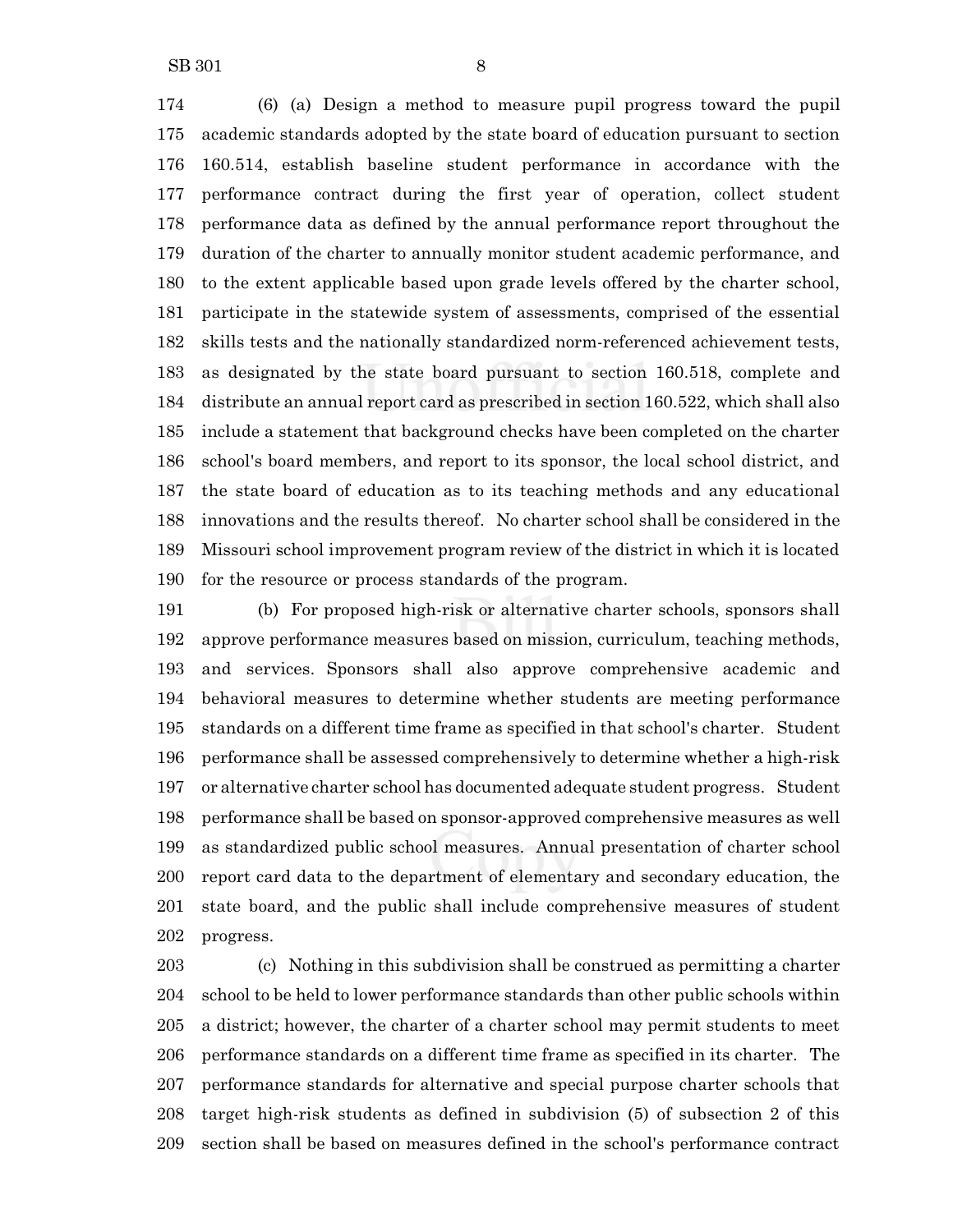with its sponsors;

 (7) Comply with all applicable federal and state laws and regulations regarding students with disabilities, including sections 162.670 to 162.710, the Individuals with Disabilities Education Act (20 U.S.C. Section 1400**, et seq.**) and Section 504 of the Rehabilitation Act of 1973 (29 U.S.C. Section 794) or successor legislation;

 (8) Provide along with any request for review by the state board of education the following:

 (a) Documentation that the applicant has provided a copy of the application to the school board of the district in which the charter school is to be located, except in those circumstances where the school district is the sponsor of the charter school; and

 (b) A statement outlining the reasons for approval or denial by the sponsor, specifically addressing the requirements of sections 160.400 to 160.425 and 167.349.

 5. (1) Proposed or existing high-risk or alternative charter schools may include alternative arrangements for students to obtain credit for satisfying graduation requirements in the school's charter application and charter. Alternative arrangements may include, but not be limited to, credit for off-campus instruction, embedded credit, work experience through an internship arranged through the school, and independent studies. When the state board of education approves the charter, any such alternative arrangements shall be approved at such time.

 (2) The department of elementary and secondary education shall conduct a study of any charter school granted alternative arrangements for students to obtain credit under this subsection after three years of operation to assess student performance, graduation rates, educational outcomes, and entry into the workforce or higher education.

 6. The charter of a charter school may be amended at the request of the governing body of the charter school and on the approval of the sponsor. The sponsor and the governing board and staff of the charter school shall jointly review the school's performance, management and operations during the first year of operation and then every other year after the most recent review or at any point where the operation or management of the charter school is changed or transferred to another entity, either public or private. The governing board of a charter school may amend the charter, if the sponsor approves such amendment,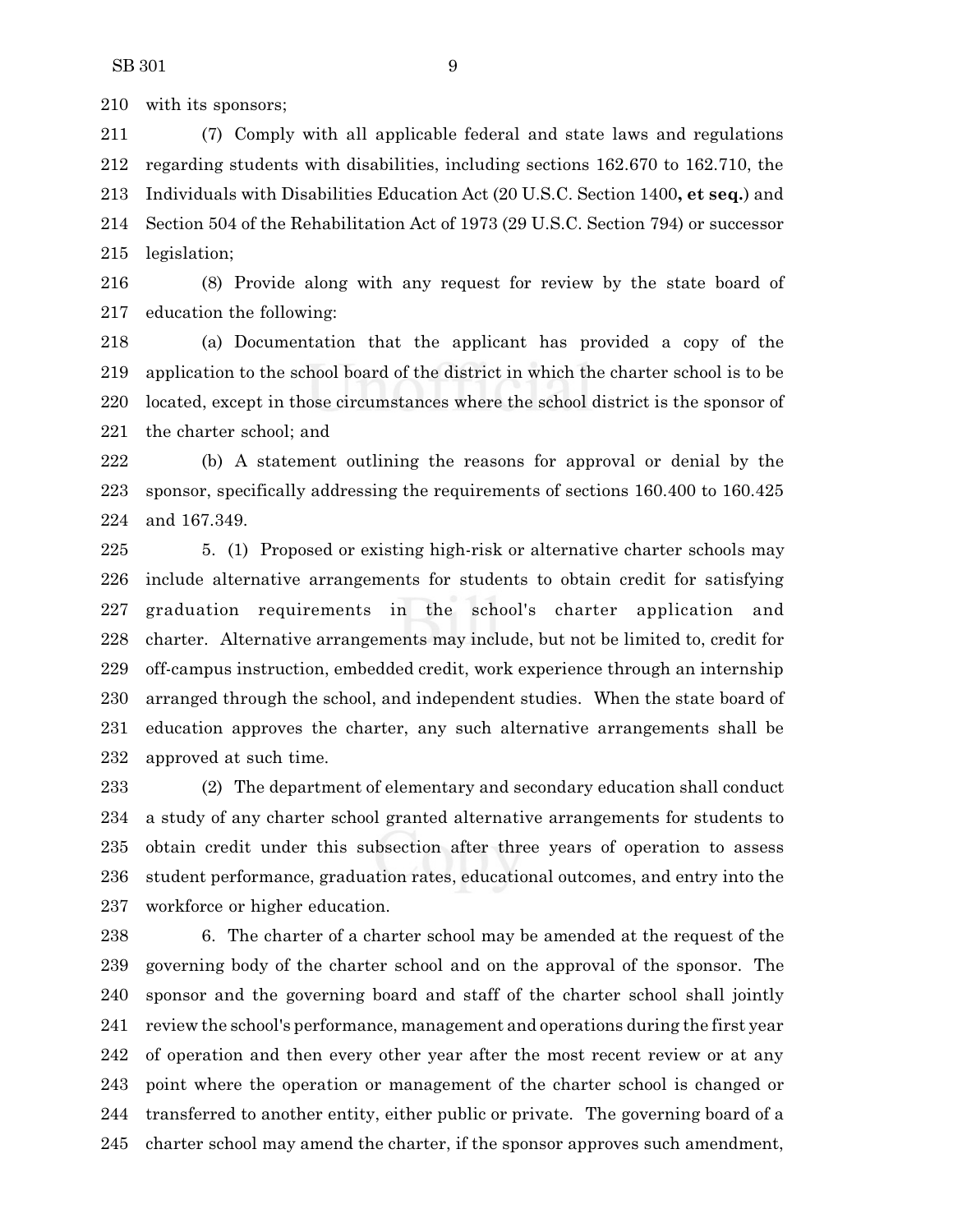or the sponsor and the governing board may reach an agreement in writing to reflect the charter school's decision to become a local educational agency. In such case the sponsor shall give the department of elementary and secondary education written notice no later than March first of any year, with the agreement to become effective July first. The department may waive the March first notice date in its discretion. The department shall identify and furnish a list of its regulations that pertain to local educational agencies to such schools within thirty days of receiving such notice.

 7. Sponsors shall annually review the charter school's compliance with statutory standards including:

 (1) Participation in the statewide system of assessments, as designated by the state board of education under section 160.518;

 (2) Assurances for the completion and distribution of an annual report card as prescribed in section 160.522;

 (3) The collection of baseline data during the first three years of operation to determine the longitudinal success of the charter school;

 (4) A method to measure pupil progress toward the pupil academic standards adopted by the state board of education under section 160.514; and

(5) Publication of each charter school's annual performance report.

 8. (1) (a) A sponsor's policies shall give schools clear, adequate, evidence-based, and timely notice of contract violations or performance deficiencies and mandate intervention based upon findings of the state board of education of the following:

 a. The charter school provides a high school program which fails to maintain a graduation rate of at least seventy percent in three of the last four school years unless the school has dropout recovery as its mission;

 b. The charter school's annual performance report results are below the district's annual performance report results based on the performance standards that are applicable to the grade level configuration of both the charter school and the district in which the charter school is located in three of the last four school years; and

 c. The charter school is identified as a persistently lowest achieving school by the department of elementary and secondary education.

 (b) A sponsor shall have a policy to revoke a charter during the charter term if there is:

a. Clear evidence of underperformance as demonstrated in the charter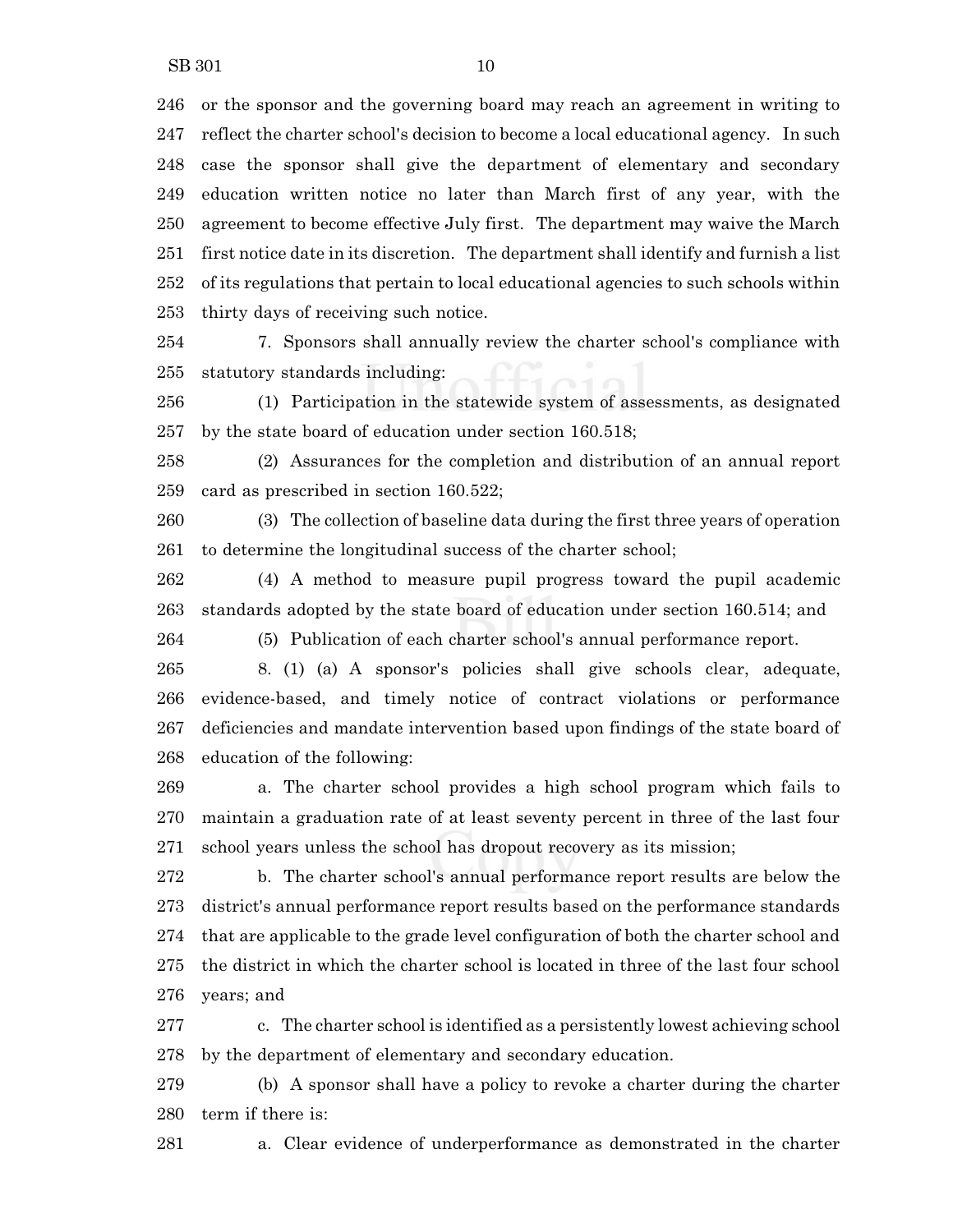school's annual performance report in three of the last four school years; or

 b. A violation of the law or the public trust that imperils students or public funds.

 (c) A sponsor shall revoke a charter or take other appropriate remedial action, which may include placing the charter school on probationary status for no more than twenty-four months, provided that no more than one designation of probationary status shall be allowed for the duration of the charter contract, at any time if the charter school commits a serious breach of one or more provisions of its charter or on any of the following grounds: failure to meet the performance contract as set forth in its charter, failure to meet generally accepted standards of fiscal management, failure to provide information necessary to confirm compliance with all provisions of the charter and sections 160.400 to 160.425 and 167.349 within forty-five days following receipt of written notice requesting such information, or violation of law.

 (2) The sponsor may place the charter school on probationary status to allow the implementation of a remedial plan, which may require a change of methodology, a change in leadership, or both, after which, if such plan is unsuccessful, the charter may be revoked.

 (3) At least sixty days before acting to revoke a charter, the sponsor shall notify the governing board of the charter school of the proposed action in writing. The notice shall state the grounds for the proposed action. The school's governing board may request in writing a hearing before the sponsor within two weeks of receiving the notice.

 (4) The sponsor of a charter school shall establish procedures to conduct administrative hearings upon determination by the sponsor that grounds exist to revoke a charter. Final decisions of a sponsor from hearings conducted pursuant to this subsection are subject to an appeal to the state board of education, which shall determine whether the charter shall be revoked.

 (5) A termination shall be effective only at the conclusion of the school year, unless the sponsor determines that continued operation of the school presents a clear and immediate threat to the health and safety of the children.

 (6) A charter sponsor shall make available the school accountability report card information as provided under section 160.522 and the results of the academic monitoring required under subsection 3 of this section.

 9. (1) A sponsor shall take all reasonable steps necessary to confirm that each charter school sponsored by such sponsor is in material compliance and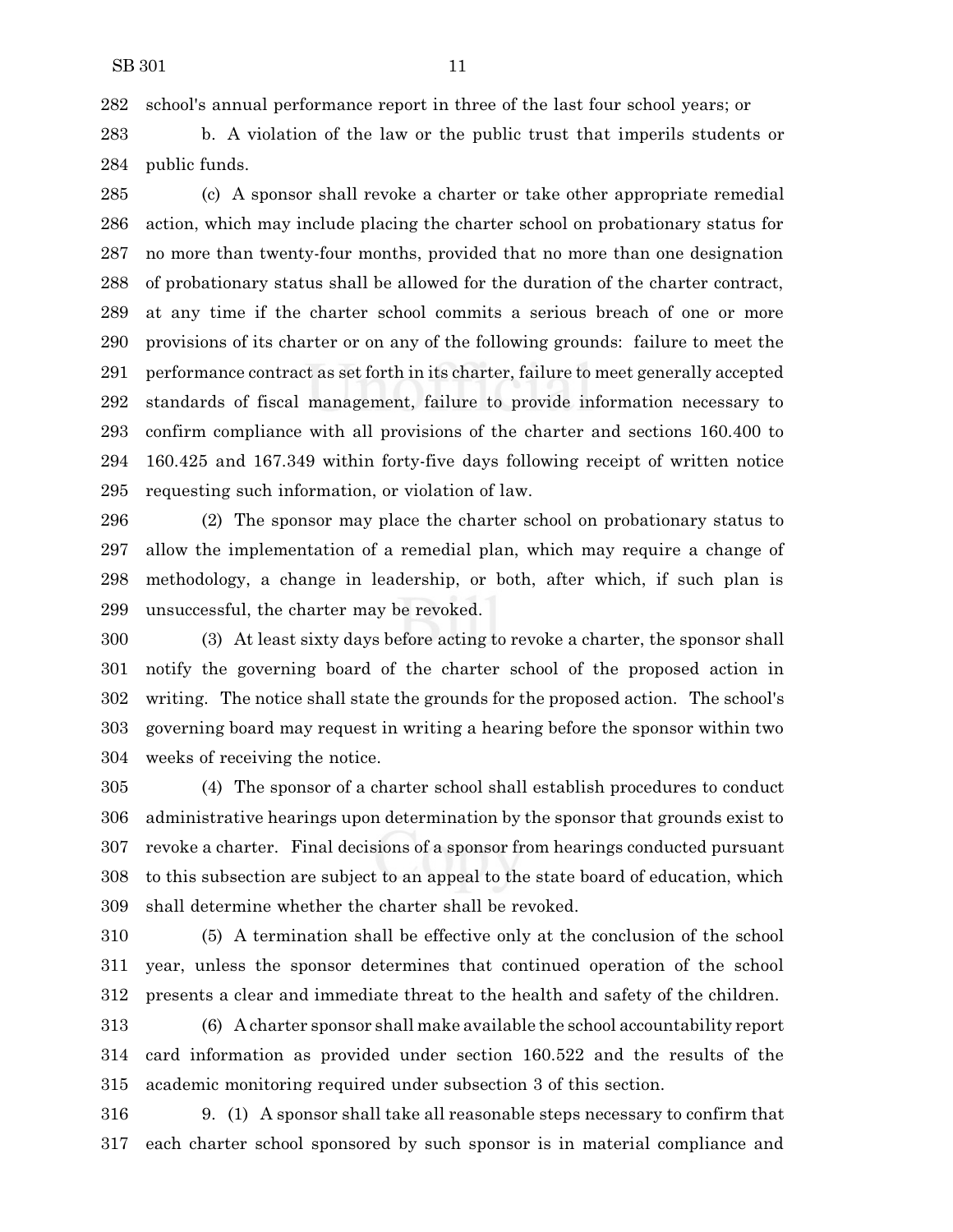remains in material compliance with all material provisions of the charter and sections 160.400 to 160.425 and 167.349. Every charter school shall provide all information necessary to confirm ongoing compliance with all provisions of its charter and sections 160.400 to 160.425 and 167.349 in a timely manner to its sponsor.

 (2) The sponsor's renewal process of the charter school shall be based on the thorough analysis of a comprehensive body of objective evidence and consider if:

 (a) The charter school has maintained results on its annual performance report that meet or exceed the district in which the charter school is located based on the performance standards that are applicable to the grade-level configuration of both the charter school and the district in which the charter school is located in three of the last four school years;

 (b) The charter school is organizationally and fiscally viable determining at a minimum that the school does not have:

a. A negative balance in its operating funds;

 b. A combined balance of less than three percent of the amount expended for such funds during the previous fiscal year; or

 c. Expenditures that exceed receipts for the most recently completed fiscal year;

 (c) The charter is in compliance with its legally binding performance contract and sections 160.400 to 160.425 and section 167.349; and

 (d) The charter school has an annual performance report consistent with a classification of accredited for three of the last four years and is fiscally viable as described in paragraph (b) of this subdivision. If such is the case, the charter school may have an expedited renewal process as defined by rule of the department of elementary and secondary education.

 (3) (a) Beginning August first during the year in which a charter is considered for renewal, a charter school sponsor shall demonstrate to the state board of education that the charter school is in compliance with federal and state law as provided in sections 160.400 to 160.425 and section 167.349 and the school's performance contract including but not limited to those requirements specific to academic performance.

 (b) Along with data reflecting the academic performance standards indicated in paragraph (a) of this subdivision, the sponsor shall submit a revised charter application to the state board of education for review.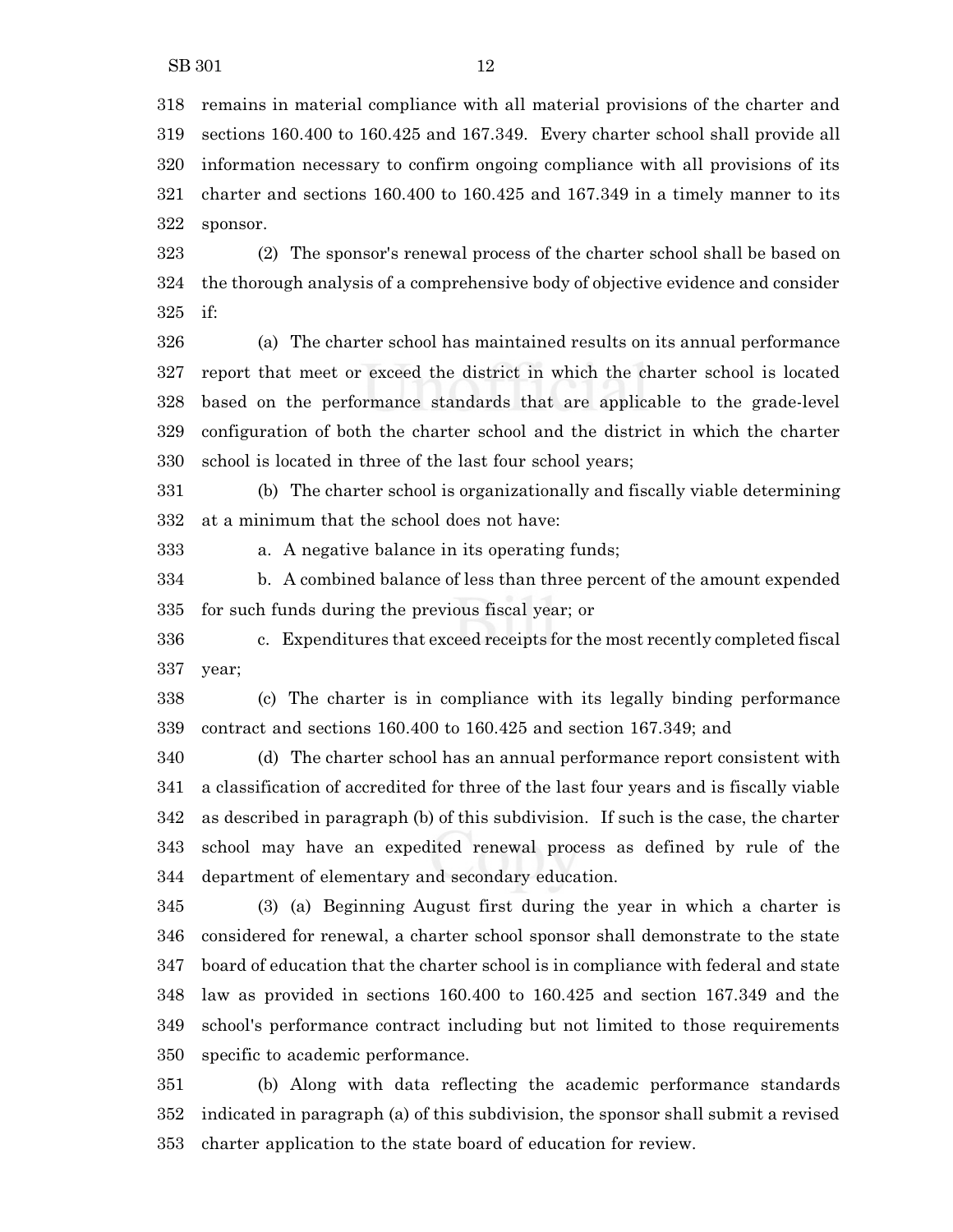(c) Using the data requested and the revised charter application under paragraphs (a) and (b) of this subdivision, the state board of education shall determine if compliance with all standards enumerated in this subdivision has been achieved. The state board of education at its next regularly scheduled meeting shall vote on the revised charter application.

 (d) If a charter school sponsor demonstrates the objectives identified in this subdivision, the state board of education shall renew the school's charter.

 10. A school district may enter into a lease with a charter school for physical facilities.

 11. A governing board or a school district employee who has control over personnel actions shall not take unlawful reprisal against another employee at the school district because the employee is directly or indirectly involved in an application to establish a charter school. A governing board or a school district employee shall not take unlawful reprisal against an educational program of the school or the school district because an application to establish a charter school proposes the conversion of all or a portion of the educational program to a charter school. As used in this subsection, "unlawful reprisal" means an action that is taken by a governing board or a school district employee as a direct result of a lawful application to establish a charter school and that is adverse to another employee or an educational program.

 12. Charter school board members shall be subject to the same liability for acts while in office as if they were regularly and duly elected members of school boards in any other public school district in this state. The governing board of a charter school may participate, to the same extent as a school board, in the Missouri public entity risk management fund in the manner provided under sections 537.700 to 537.756.

 13. Any entity, either public or private, operating, administering, or otherwise managing a charter school shall be considered a quasi-public governmental body and subject to the provisions of sections 610.010 to 610.035.

14. The chief financial officer of a charter school shall maintain:

 (1) A surety bond in an amount determined by the sponsor to be adequate based on the cash flow of the school; **[**or**]**

 (2) An insurance policy issued by an insurance company licensed to do business in Missouri on all employees in the amount of five hundred thousand dollars or more that provides coverage in the event of employee theft**; or**

**(3) The financial statements of the charter school sponsor in a**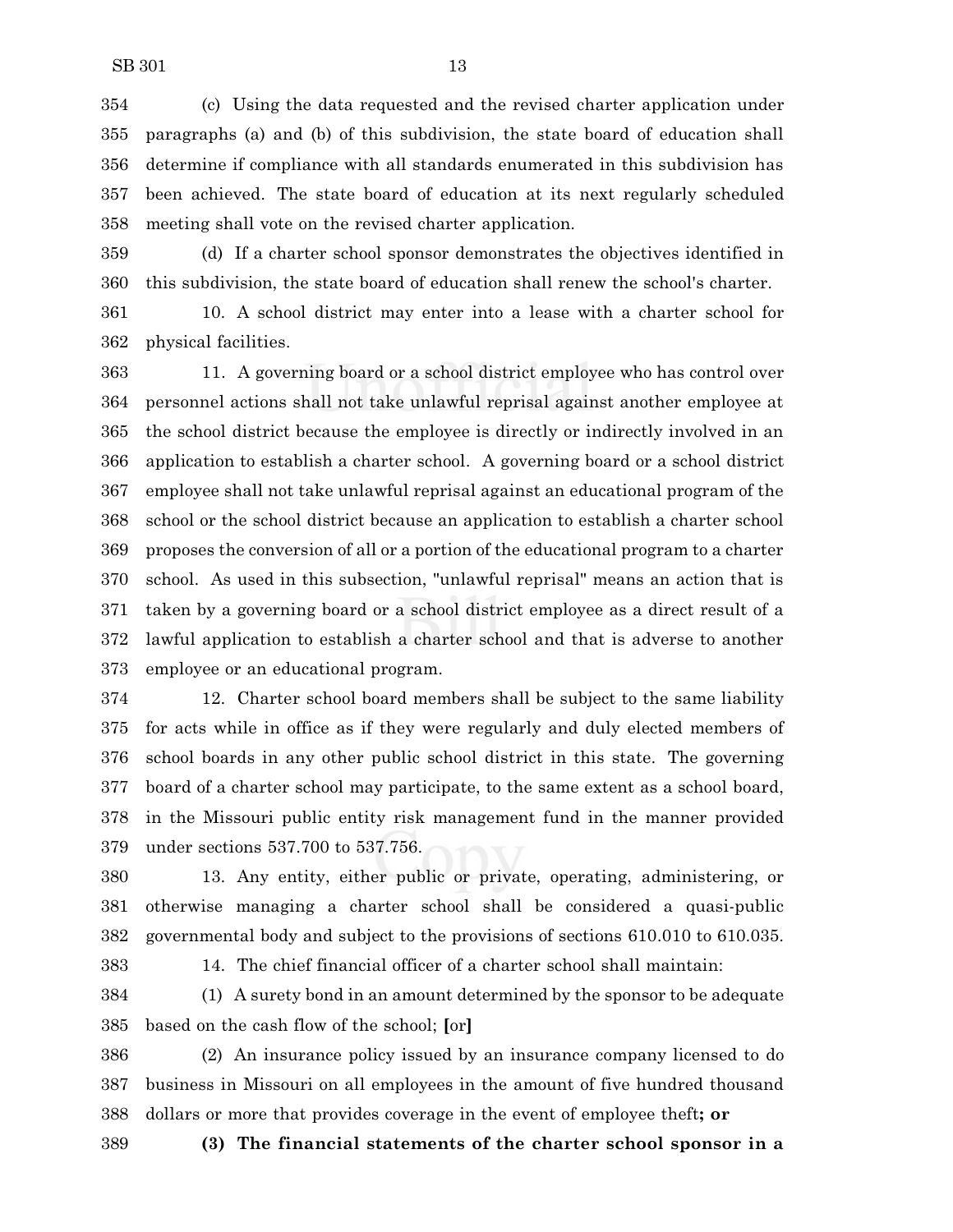## **manner consistent with generally accepted accounting principles and make such financial statements available to the public**.

 15. The department of elementary and secondary education shall calculate an annual performance report for each charter school and shall publish it in the same manner as annual performance reports are calculated and published for districts and attendance centers.

 16. The joint committee on education shall create a committee to investigate facility access and affordability for charter schools. The committee shall be comprised of equal numbers of the charter school sector and the public school sector and shall report its findings to the general assembly by December 31, 2016.

355.846. 1. Except as provided in the articles or bylaws of a public benefit corporation which is a church or convention or association of churches, a corporation upon written demand from a member or resident shall furnish that member or resident its latest annual financial statements, which may be consolidated or combined statements of the corporation and one or more of its subsidiaries or affiliates, as appropriate, that include a balance sheet as of the end of the fiscal year and statement of operations for that year. If financial statements are prepared for the corporation on the basis of generally accepted accounting principles, the annual financial statements must also be prepared on that basis.

 2. If annual financial statements are reported upon by a certified public accountant, the accountant's report must accompany them. If not, the statements must be accompanied by the statement of the president or the person responsible for the corporation's financial accounting records:

 (1) Stating the president's or other person's reasonable belief as to whether the statements were prepared on the basis of generally accepted accounting principles and, if not, describing the basis of preparation; and

 (2) Describing any respects in which the statements were not prepared on a basis of accounting consistent with the statements prepared for the preceding year.

 **3. Notwithstanding any provision of the articles or bylaws any corporation formed under this chapter that has a contract with the state or a political subdivision thereof the revenues from which exceed fifty percent of the entity's revenue for any year shall make its annual financial statements available to the government entity from which it**